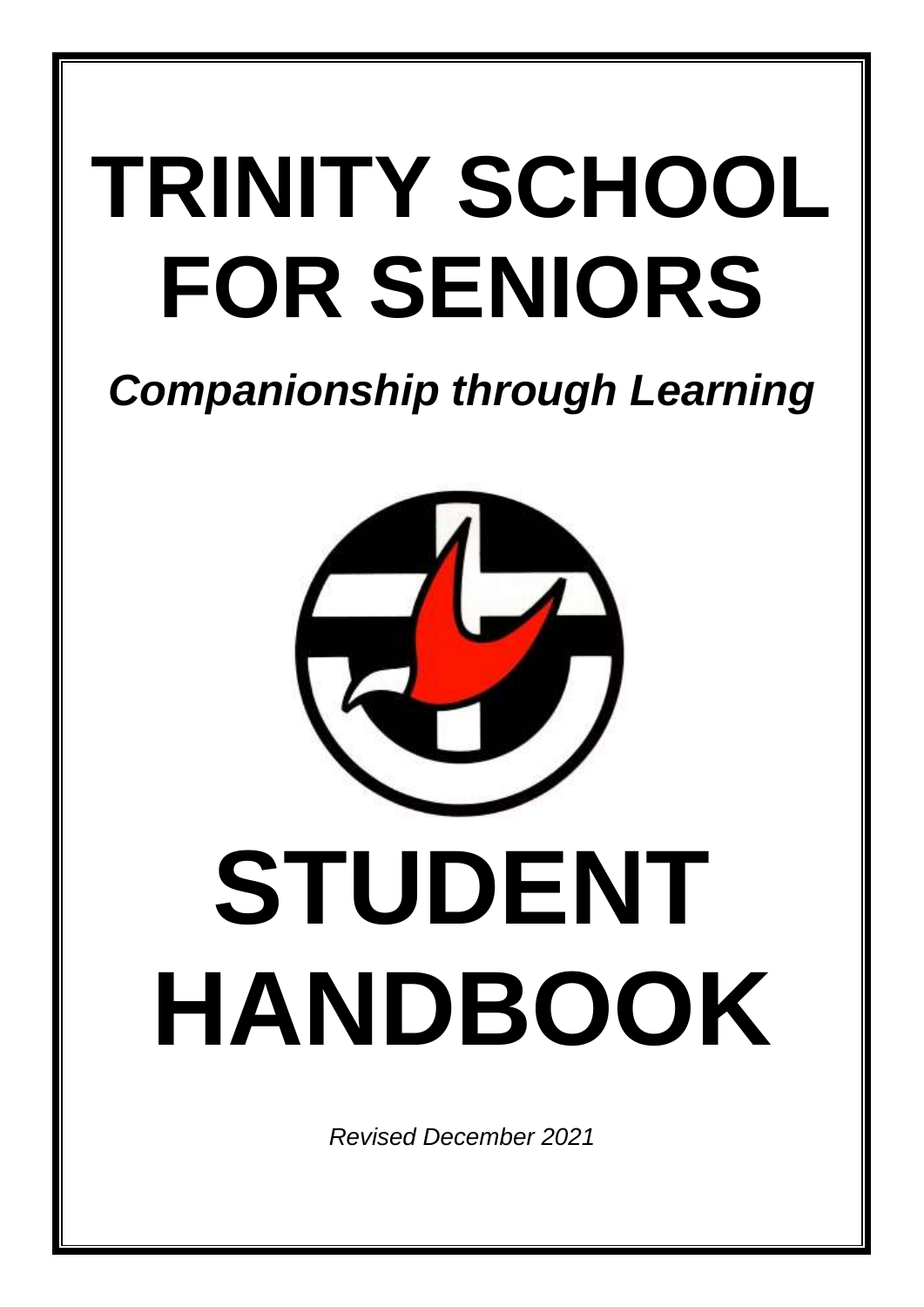## **CONTACT INFORMATION**

Level 1, 72 St Georges Terrace PERTH WA 6000 PO Box X2222 PERTH WA 6847 PH: (08) 9483 1333

Email: [Reception@tsfs.org.au](mailto:Reception@tsfs.org.au)

Website: [www.perthunitingchurch.org.au](http://www.perthunitingchurch.org.au/)

Office Hours: 9am to 3pm Monday to Friday

**Please use Reception as a point of contact for general School enquiries and absentees.**

**TSFS Administrative Staff Members:**

Loren Izzi Program Manager

Taneeka Pratt Volunteer Supervisor/ Administrator

Kylie Stidwell Administrative Assistant

Ruth Points Administrative Assistant

Rebecca Peagno Enrolments Officer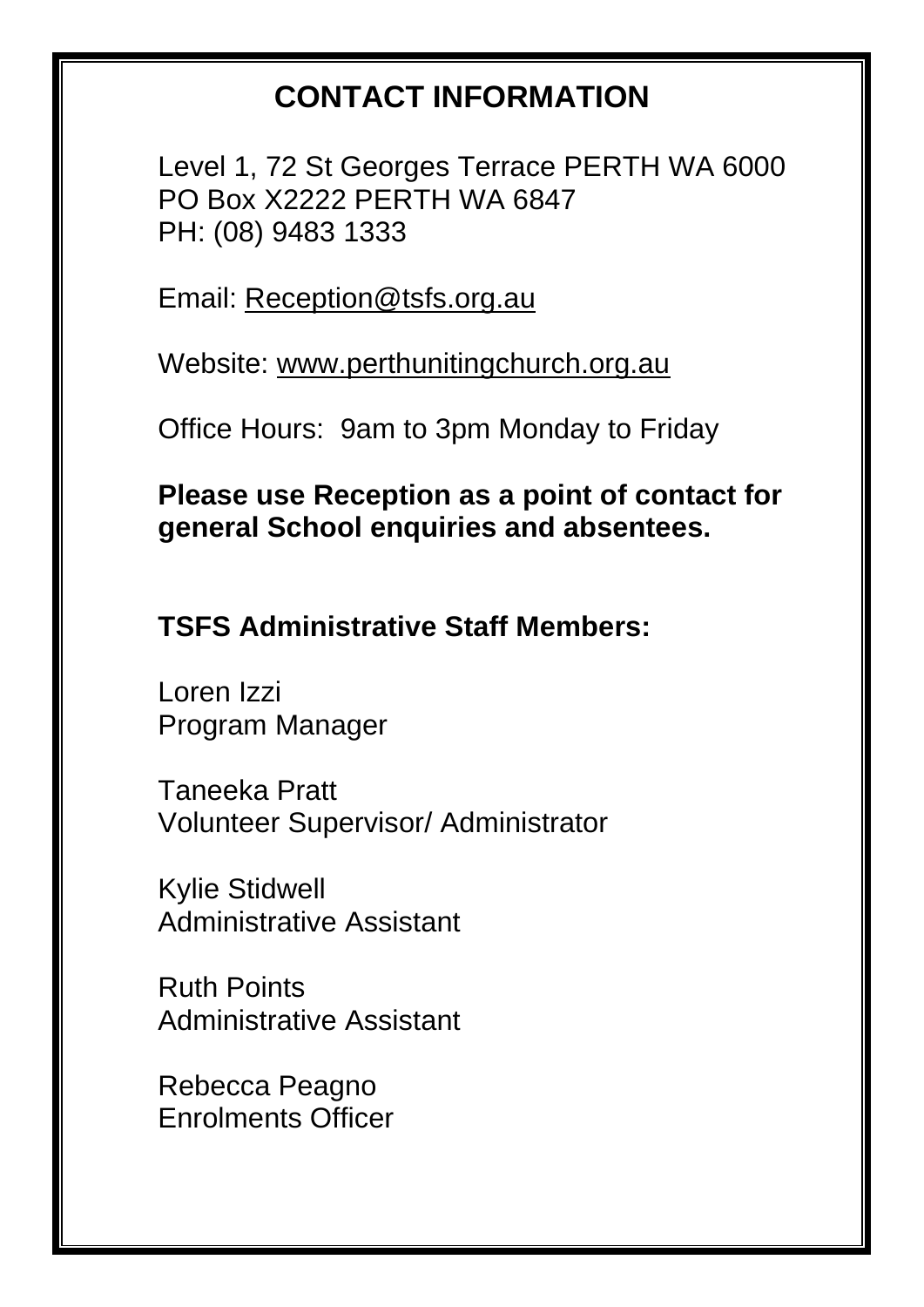### **WELCOME TO TRINITY SCHOOL FOR SENIORS**

This student handbook is intended as a guide to the very comprehensive educational, social and support services that Trinity School for Seniors (TSFS) offers to West Australian senior citizens. This document is revised annually; the latest version can be accessed from our website, alternatively request a copy from Reception.

#### **Vision Statement**

Companionship through Learning

#### **Mission Statement**

To be guided by God's love and to incorporate the mission of the UCIC as a place where students' emotional, intellectual, social, physical, pastoral and spiritual wellbeing are cared for, irrespective of race, religion, background or economic means.

#### **Aims**

TSFS will achieve its mission through the following Aims:

- To provide relevant, stimulating and structured learning opportunities which increase skills and knowledge and the students' capacity to contribute meaningfully to community life.
- To ensure that the school functions as a caring community, enhancing friendships and mutual support.
- To facilitate the personal development and self-esteem of each member.
- To acknowledge and embrace the gifts and diversity of all participants at TSFS.
- To stimulate a sense of collective responsibility.
- To value and respect the dignity and rights of others.
- To provide an opportunity for students to engage in courses which are equitably accessible – both financially and in the opportunity for placement in courses.
- To provide transparent and appropriate ways for students to make representations to school management and the UCIC about issues relevant to the student body.
- To reflect the ethos, vision and mission of the UCIC and build on the interconnection and foundation of the TSFS in the Uniting Church.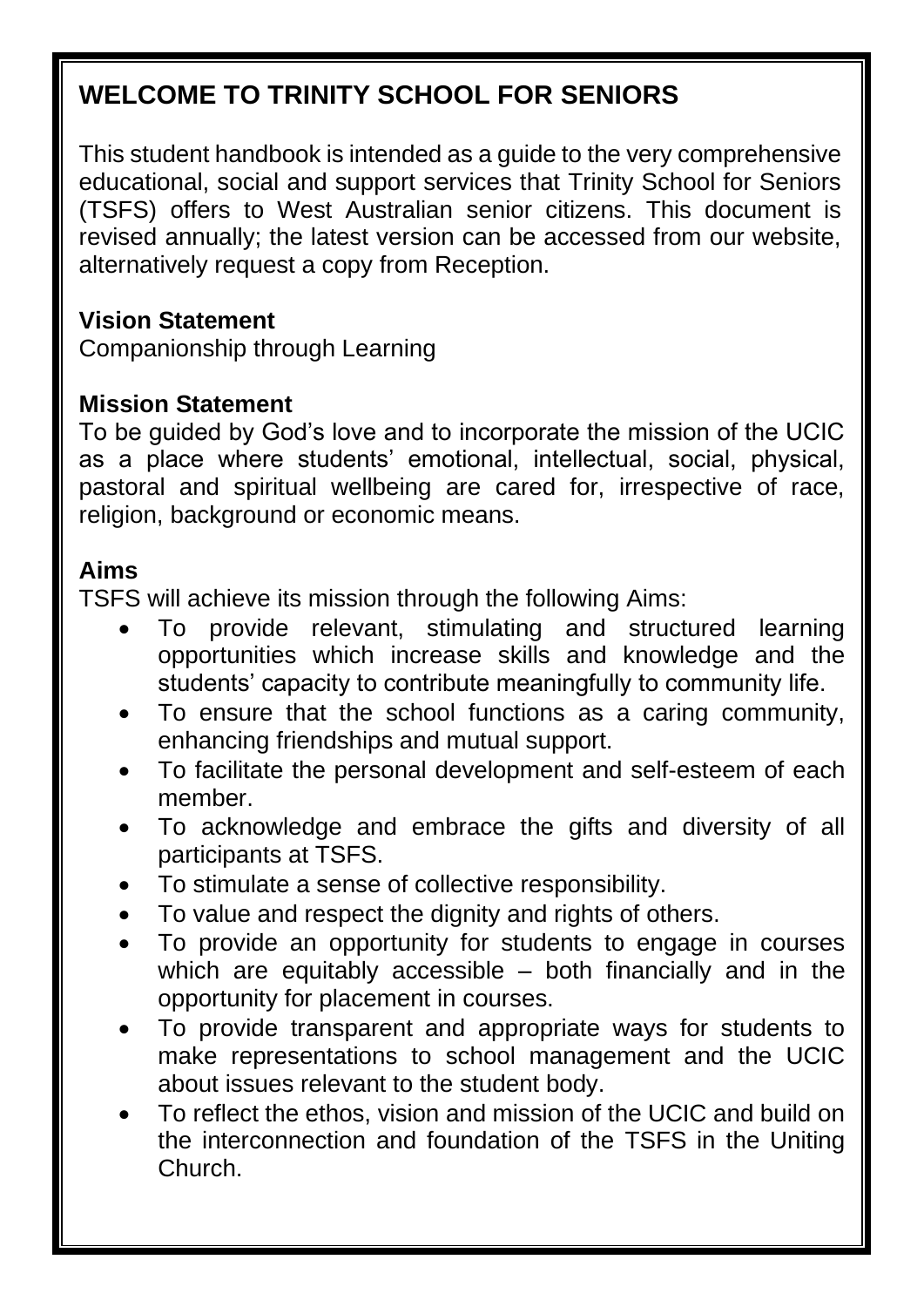

## **UNITING CHURCH IN THE CITY TRINITY SCHOOL FOR SENIORS STUDENT CHARTER**



The Trinity School for Seniors (TSFS) is a mission outreach of the Uniting Church in the City (UCIC), committed to helping older adults to participate in lifelong learning and to foster and enhance friendship and companionship on this journey. The Trinity School for Seniors functions as an inclusive community facility, to provide education and a mutual support network which meets the physical, emotional, social, intellectual, pastoral and spiritual needs of Seniors in the wider Perth community.

The Uniting Church in the City's vision states:

*"On the way with Jesus, to touch and transform the people of Perth, to journey with the wider church, and to engage with our neighbours in the world."*

The objects of the Trinity School for Seniors are to provide:

- *Companionship: by conducting activities for students which enhance friendships and the sharing of mutual interests;*
- *Learning: through structured learning programmes for students which increase their skills and knowledge and their capacity to contribute meaningfully to community life;*
- *Well-Being: through the conduct of activities and structured learning programmes for students which assist them to remain physically and mentally healthy.*

The Trinity School for Seniors School was started in 1979 at Trinity Church celebrating its 40<sup>th</sup> anniversary in 2019. TSFS currently provides in excess of 110 courses for 600+ students, over five days during a term, and over four terms per year.

#### **PURPOSE**

The Student Charter reflects these inter-related visions and is an expression of values and intent. The purpose of the Student Charter is for students of TSFS to understand what it means to be a student at TSFS, and includes the expectations students and staff at TSFS have of each other and the schools role and how it fits into the operation of the UCIC.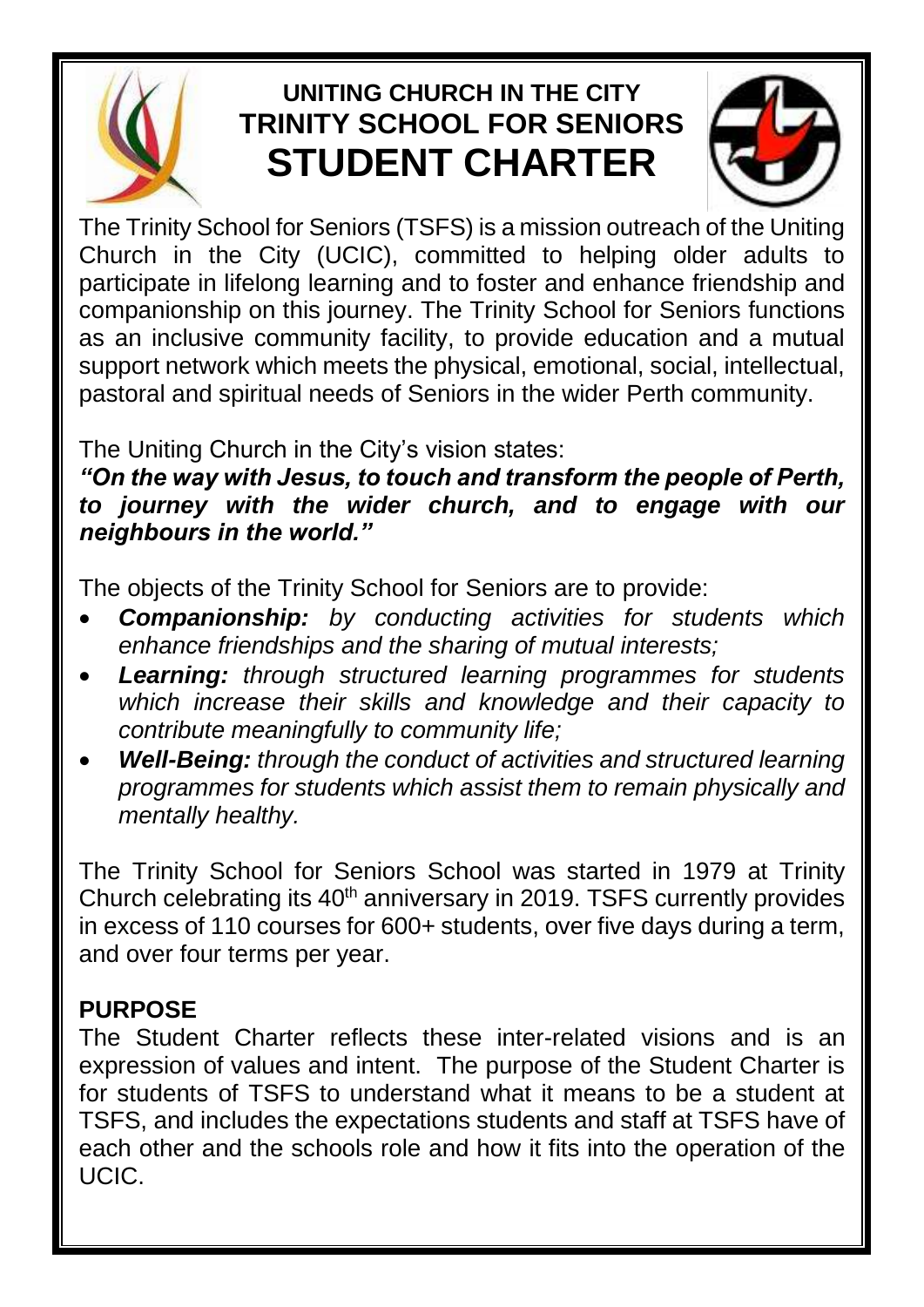#### **EXPECTATIONS**

Students can expect the right to:

- Be treated fairly and ethically, with respect, dignity and tolerance;
- Have access to information about TSFS regulations, policies and procedures;
- To learn in a supportive and encouraging environment;
- Have their opinion represented through the Student Voice on all matters affecting students;
- Have opportunities to contribute to the organisational, social and cultural life of TSFS through the Student Voice body, together with opportunities to provide feedback for the improvement of TSFS;
- Representation on the TSFS Committee of Management through the due process for election to that body;
- A safe and healthy environment;
- To have any records concerning them dealt with in ways that are secure, with access restricted to designated persons of TSFS;
- To be given a copy of this charter when first enrolled;

Students have the responsibility to:

- Recognise the rights of others, including the rights of other students covered by this Charter, as well as the rights of staff, tutors and visitors;
- Uphold the reputation of the TSFS while engaged in TSFS activities;
- Respect the UCIC / TSFS property and the property of others;
- Not purport to speak or act on behalf of the TSFS, unless explicitly authorised to do so.

TSFS expects students to:

- Behave in a manner that demonstrates respect, dignity and tolerance towards staff of TSFS, tutors and fellow students;
- Adhere to TSFS rules, regulations, policies and procedures;
- Actively and positively participate in teaching and learning;
- Contribute to the organisational, social and cultural life of the TSFS;

Regularly attend courses for which they have enrolled.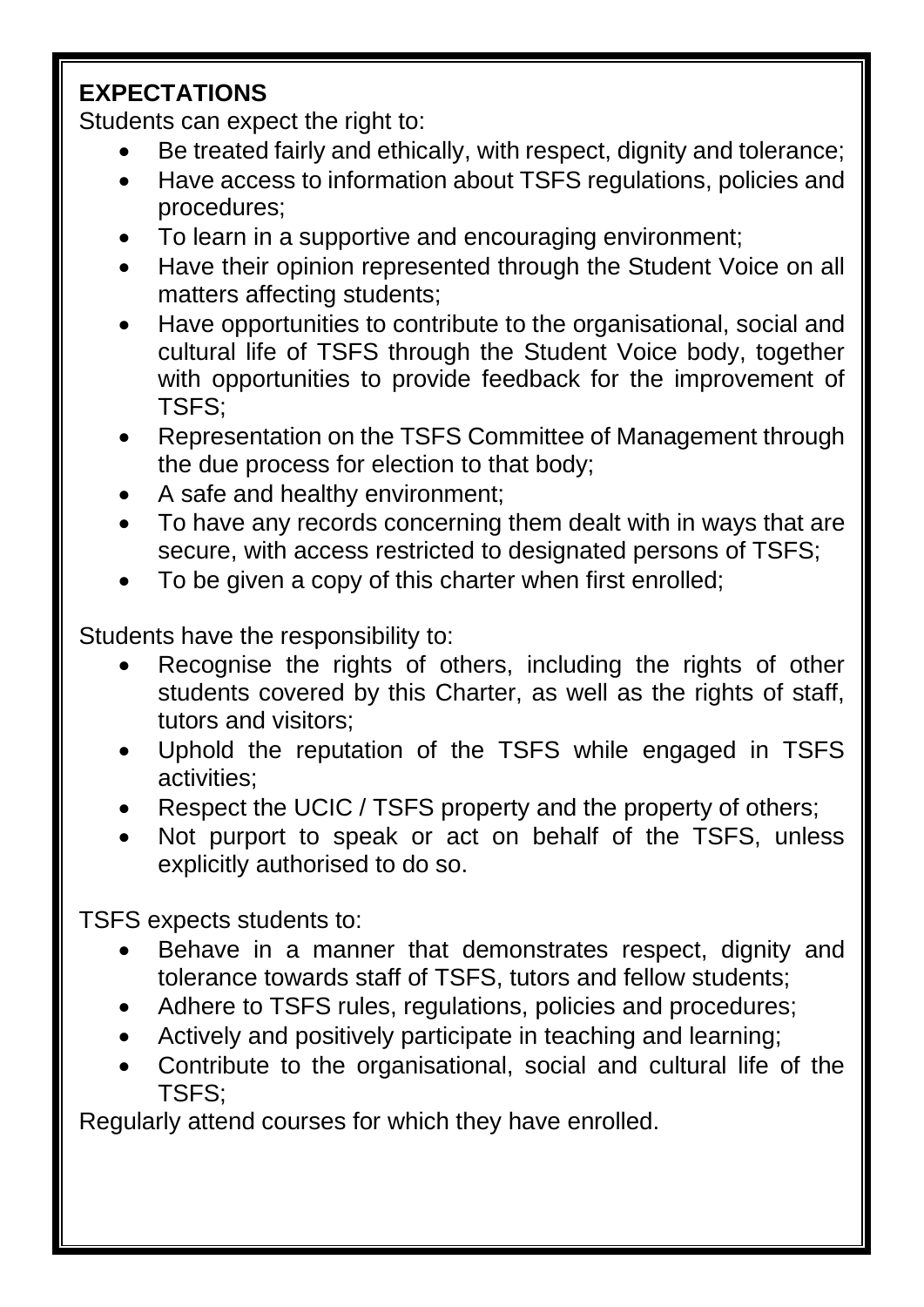## **A WORD FROM THE PROGRAM MANAGER**

Let me introduce myself… I began working for Trinity School for Seniors in 2011 and have the pleasure of managing the operations of the School since 2016. I am enthusiastic to continue serving our school community in my role at TSFS, inspired by the dedication of our teaching staff and passionate about working to continue the success of this mission. It is a privilege and a joy to interact and learn from the effervescent, kindhearted and diverse members that make up our School community. There's always interesting stories to be told, wisdom to impart and laughter to be shared.

The value of the TSFS experience extends beyond the classroom in the friendships forged and experiences shared. Below are a couple examples of the comments left by our students that reflects the heart and soul of what TSFS is all about… friendship, meaningful connections, and maintaining a healthy mind, body and spirit.

*"I value the time given by all your volunteer tutors and I especially value the friendships of everyone. I have found that everyone comes into class with an inclusive and sharing attitude…it's so lovely."* – Claire

*"On retiring, I suddenly felt quite alone as endless days stretched ahead with no work structure. A friend who was already a member of TSFS suggested that I join. Which I did, and I am so glad as I have been rewarded with learning new things and lots of new friends."* – Liz

*"The learning is almost incidental to the fun and friendship we have with our teachers and classmates!"* – Joan

I would like to extend a warm welcome to our new students joining the Trinity School for Seniors community in 2022. I look forward to getting to know each of you as we embrace this new year and new adventures.

My admin team and I are here to assist you on your TSFS journey. We hope your first term is fulfilling and enjoyable, but remember there are so many courses on offer – if your first pick isn't quite meeting your expectations, come have a chat to us in Reception. Together we can find the perfect fit for you!

**Loren Izzi, Program Manager**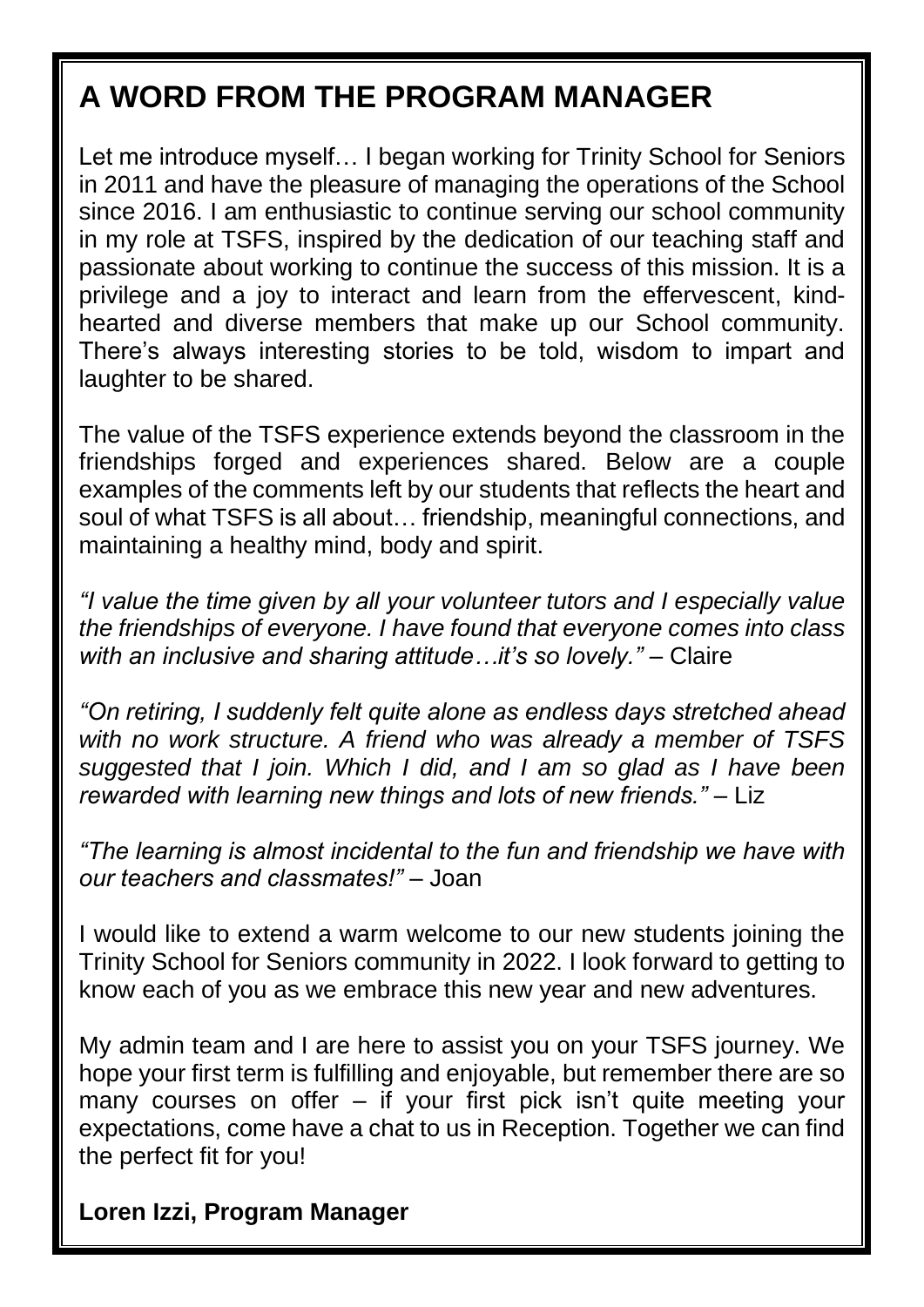## **MANAGEMENT STRUCTURE**

Trinity School for Seniors (TSFS) is a service to the community offered by the Uniting Church in the City (UCIC). The governance and management of the School is the responsibility of the Church Council. TSFS is very generously supported financially by the UCIC. Student membership fees, grants and fundraising activities help to contribute to this cost. The governance, financial and legislative compliance of the School is directed by Uniting Church in the City Church Council.

#### **Committee of Management**

The School is supported in governance matters by a Committee of Management for TSFS which is made up of external representatives and student representatives. Committee members share their knowledge and expertise to promote best practice.

#### **Program Manager**

The Program Manager is responsible for the operational management of the school's programs, for effective service delivery of the mission's purpose. Ensuring all activity of the TSFS facilitates the aims and objects of the School in accordance with the values and ethos of the Uniting Church in the City. The Program Manager reports to the UCIC General Manager and the Committee of Management.

#### **Tutors**

The success of our School can be attributed to the talent, knowledge and dedication of our tutors. TSFS recognises the valuable contribution of its 50 tutors; without them we would not be able to service the community of over 500 School members providing *Companionship through Learning*.

TSFS Tutors are employees of the UCIC. Tutors may be a paid employee or may elect to be a volunteer tutor. Approximately half our tutors are volunteers, generously donating their time and expertise.

> *Volunteers are not paid – not because they are worthless, but because they are priceless.* ~ Anonymous

The School welcomes individuals who wish to volunteer within the School community by way of tutoring a class. Few of our tutors are qualified teachers; often many started as students at the School and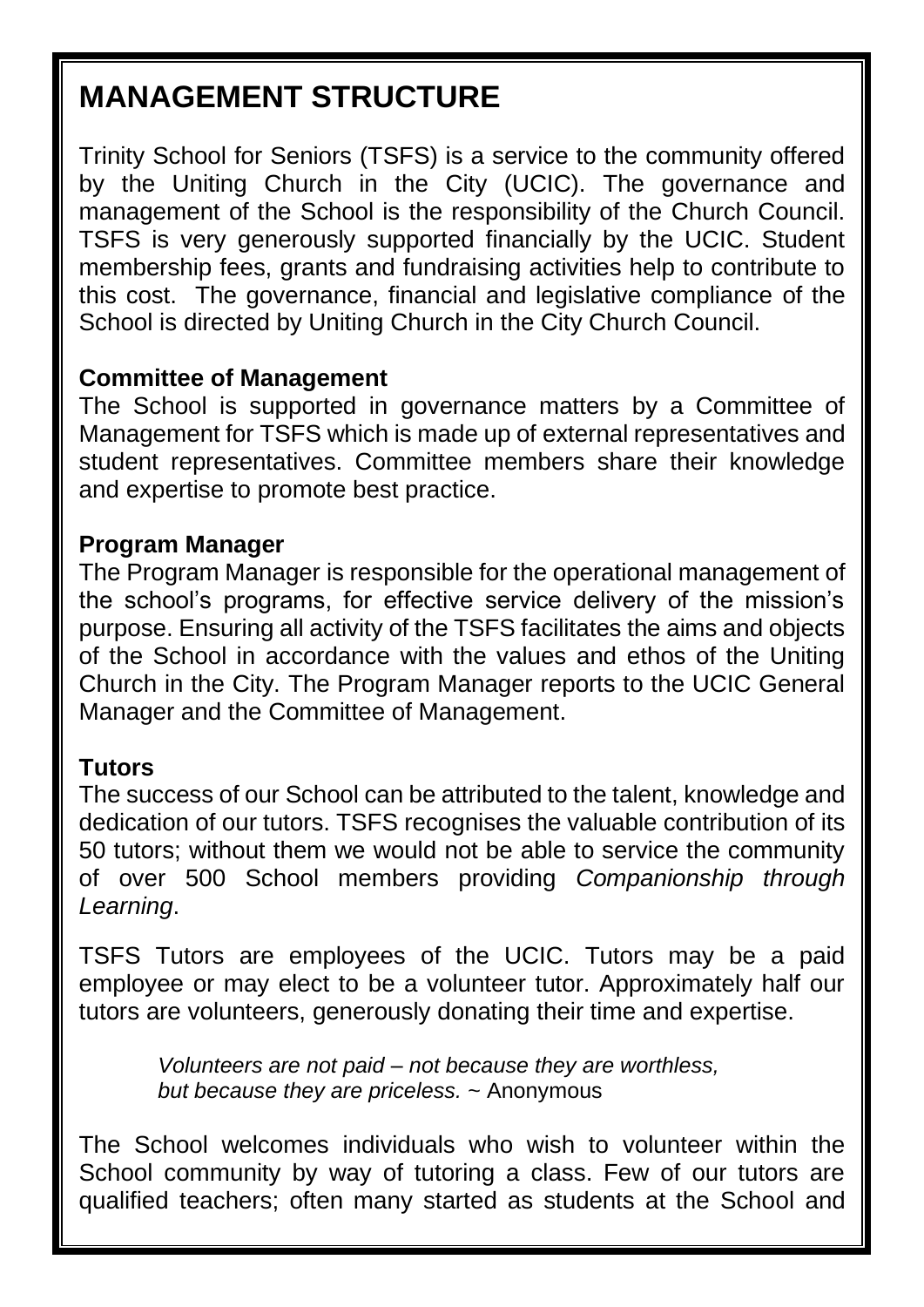have transitioned to take on teaching roles. TSFS tutors are enthusiastic and compassionate people with a hobby, skill/knowledge developed in their professional career or general interest that they would like to share with others.

Our tutors are an invaluable asset to our mission, to the way we provide services and support our community. Sincerest thanks to our tutors for their efforts in making our School community a special place to be.

#### **Student Voice**

The School is supported by a Student Voice Executive consisting of six elected representatives from the student body. The term of office for elected representatives is two years, with three representatives being elected each year. Annual elections are held in conjunction with the Annual General Meeting in September. The Student Voice is actively involved in forming working parties for School events, fundraising initiatives, social activities, contributing to the regular student newsletters and liaising with Administrative staff on operational matters on behalf of the student body.

School members can correspond with the Student Voice by email [reception@tsfs.org.au](mailto:reception@tsfs.org.au) or leaving a with TSFS Reception to pass along to Student Voice representatives.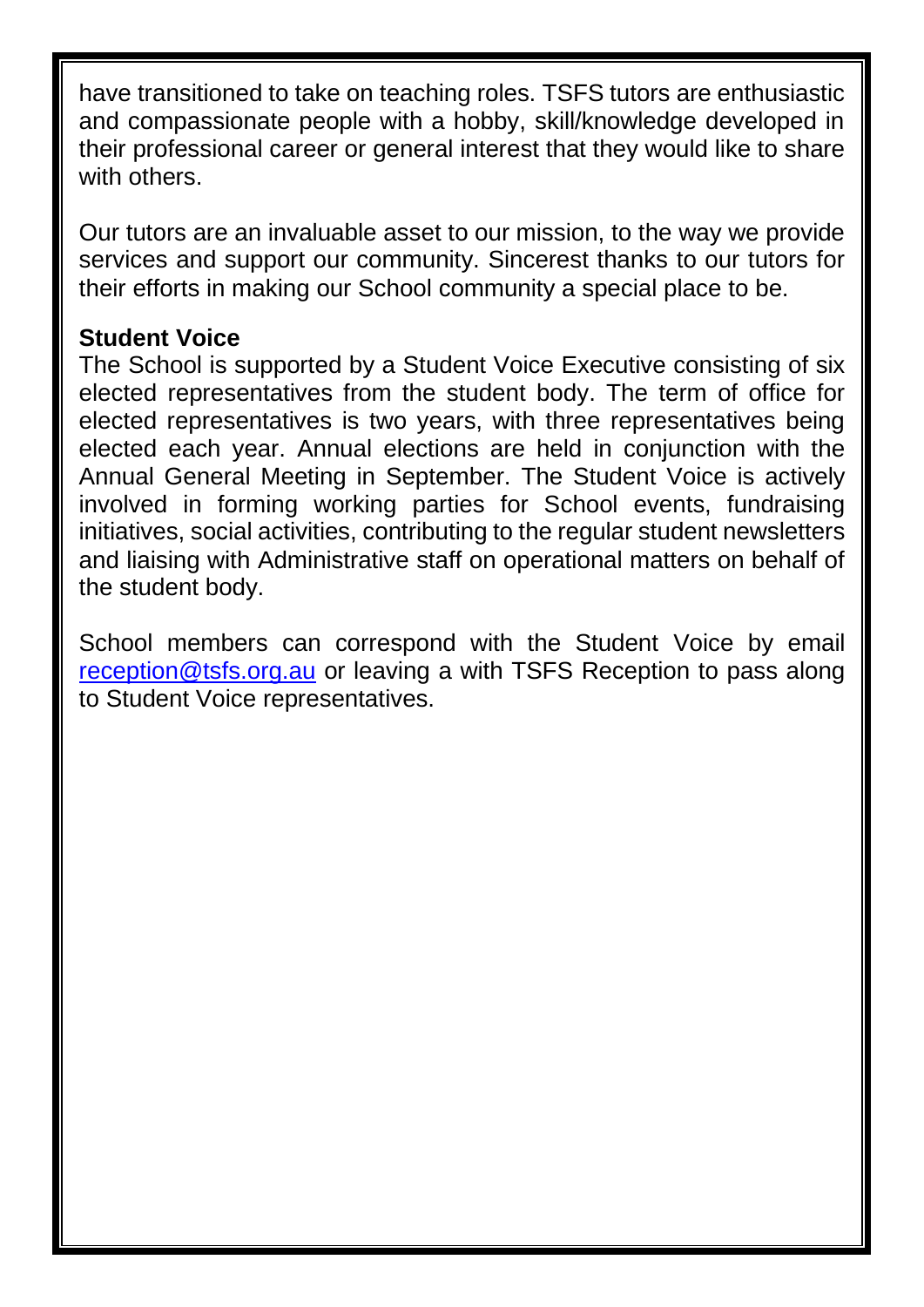## **PROGRAM INFORMATION**

#### **Courses Offered**

There are approximately 500 students who attend the School each week as we run a five day per week program. People come from as far afield as Mandurah, Butler and the hills suburbs. There are over 100 courses each term, ranging from art classes to current affairs sessions, foreign languages and physical activities, as well as the very popular craft activities, music and recreational games. Information regarding the courses offered each term can be located on the enrolment form. Brief course descriptions can be found in the annual Course Information Brochure to introduce new courses and assist students in class selection. Additional information can be given to students by TSFS staff on request.

The School provides adult community education services to senior citizens. The minimum entrance age is 60 with no maximum age limit.

Trinity School for Seniors is committed to helping students participate in a wide range of classes that will be intellectually stimulating; we offer opportunities to exercise creativity, to learn a new language or practice a hobby or craft in a group. We encourage students to maintain their physical activity and also to take time to catch up with friends. There are no exams and no certificates of achievement. There is a great deal of fun, laughter and support for one another.

#### **Enrolment Information**

All existing students need to complete an enrolment form prior to term commencing. Enrolment information is released one week prior to the commencement of processing enrolments (November of the prior school year).

Forms can be collected from Reception, Main Hall at Trinity and Queens Buildings, or downloaded from our website [www.perthunitingchurch.org.au.](http://www.perthunitingchurch.org.au/) All courses remain open for enrolments until the course end date.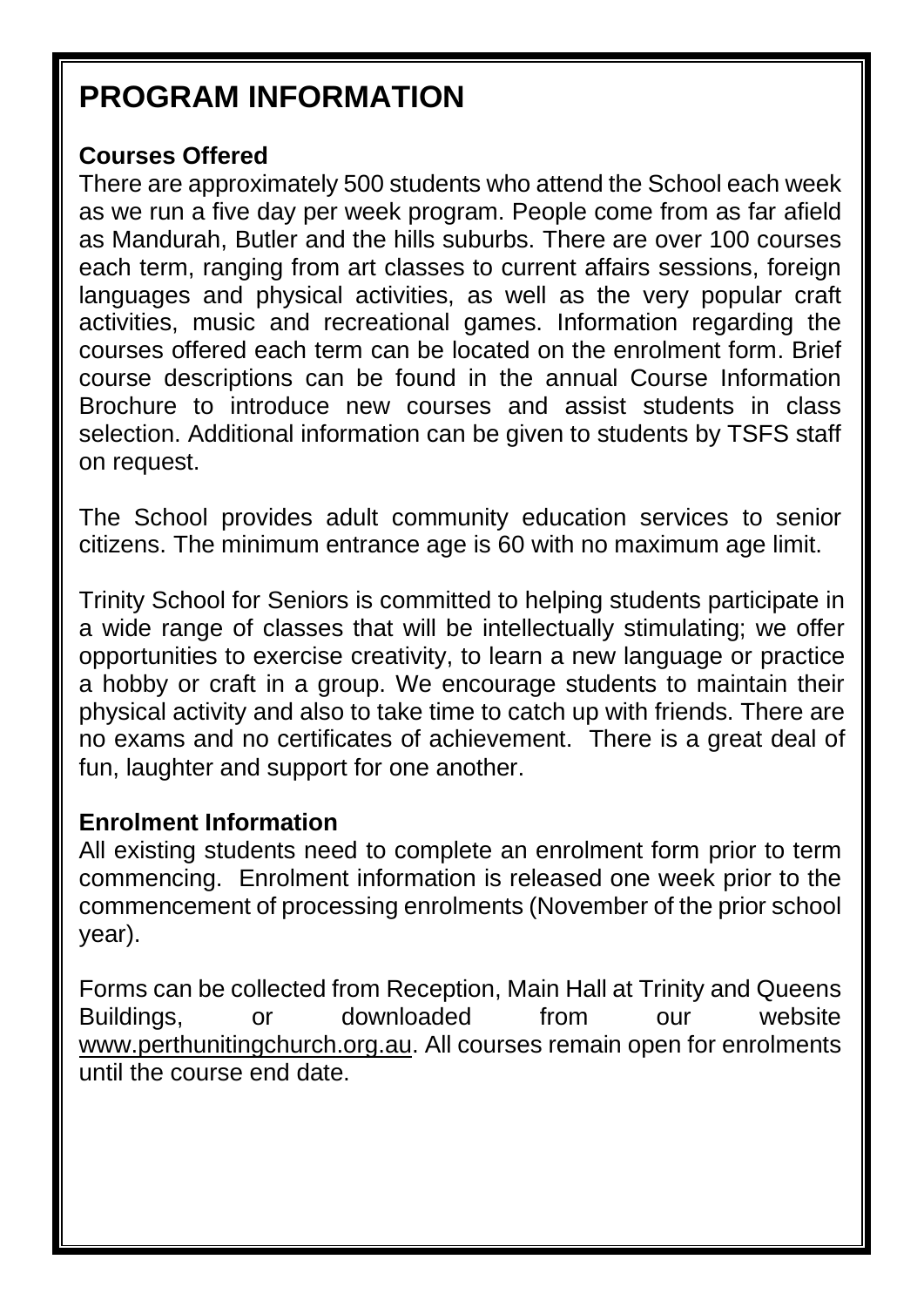#### **Membership Fees**

Students have the choice to enrol each term or for the whole year. Payment can be made on a term-by-term basis or paid in full. Each term fee is currently \$90. This allows for enrolment in up to three (3) courses. Each additional course will incur a \$20 surcharge.

The Membership Fees are used to supplement the costs of running the School. The Uniting Church in the City contributes considerable financial, tenancy and human resources support to the School. Membership fees are set at a significantly discounted rate for all students.

No refund will be given upon courses commencing due to change of mind or non-attendance.

Withdrawals prior to the commencement of term will be refunded the enrolment fee, deducting a \$5.00 administrative fee for processing the reimbursement cheque.

Please notify Reception of any absences/holiday arrangements throughout the term.

Some classes require students to purchase additional materials. Please refer to the Course Information Brochure, under the course description, for further details regarding material lists. Materials lists can be collected from Reception or from your tutor.

#### **Summer School and Winter School**

Summer School and Winter School are a great way to introduce new and exciting courses to existing and prospective students. Each program is run over a three week period; Summer School is timetabled for January whilst the Winter School is scheduled in July. The majority of classes simply incur a \$2 donation on arrival which is payable to your tutor, however there are several that incur a higher fee which is payable at TSFS Reception prior to your attendance. Volunteers generously give their time and expertise to run these courses. As these programs are a fundraising opportunity for the School, additional donations are greatly appreciated.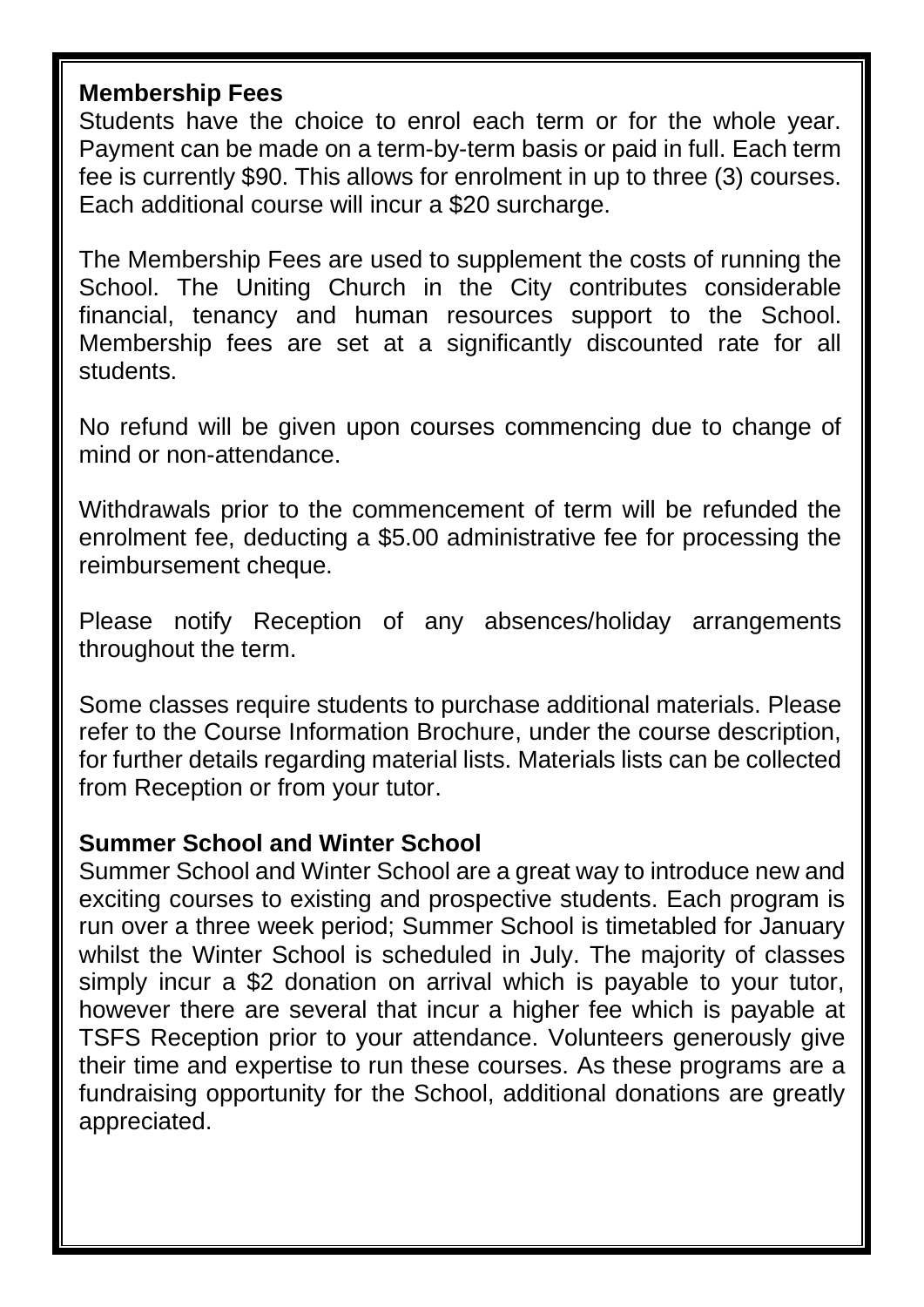## **COMMUNICATION**

#### **Noticeboards**

There are several Trinity School for Seniors noticeboards in the Trinity and Queens Buildings. The information found on these noticeboards includes official information, school activities, social activities and a copy of the latest newsletters. Noticeboard locations:

- Trinity Main Hall
- Queens Main Hall (on a whiteboard)
- Outside UCIC Reception, Queens Building

#### **Newsletters**

Our newsletters are distributed fortnightly during the term to keep School members informed about School matters and events happening in our local community. Newsletters are emailed to all students enrolled in the current year who have provided us with an email address. If we do not have your email address, the newsletter is also available on noticeboards and a limited number of take-home copies at Reception and in the Main Hall of both the Trinity and Queens Buildings. *From the Office* is the name of our school publication, written by the administrative team at TSFS, with a section dedicated to communication from your Student Voice Executive. These newsletters contain the latest information about all operational matters relevant to students currently enrolled at the School. This is an important way for staff to communicate with students and tutors. Please take the time to read this newsletter each fortnight.

#### **Compliments, Complaints and Suggestions**

At Trinity School for Seniors, the Staff welcome your comments in person or in writing. Questions or problems can be resolved by asking TSFS staff members at Reception. Support is available Monday to Friday during office hours (9am – 3pm). Outside office hours, students may email [Reception@tsfs.org.au](mailto:Reception@tsfs.org.au) or leave a telephone message and a staff member will respond to your enquiry at their earliest opportunity.

To correspond with your Student Voice representatives, email [reception@tsfs.org.au](mailto:reception@tsfs.org.au) or leaving a with TSFS Reception to pass along to Student Voice representatives.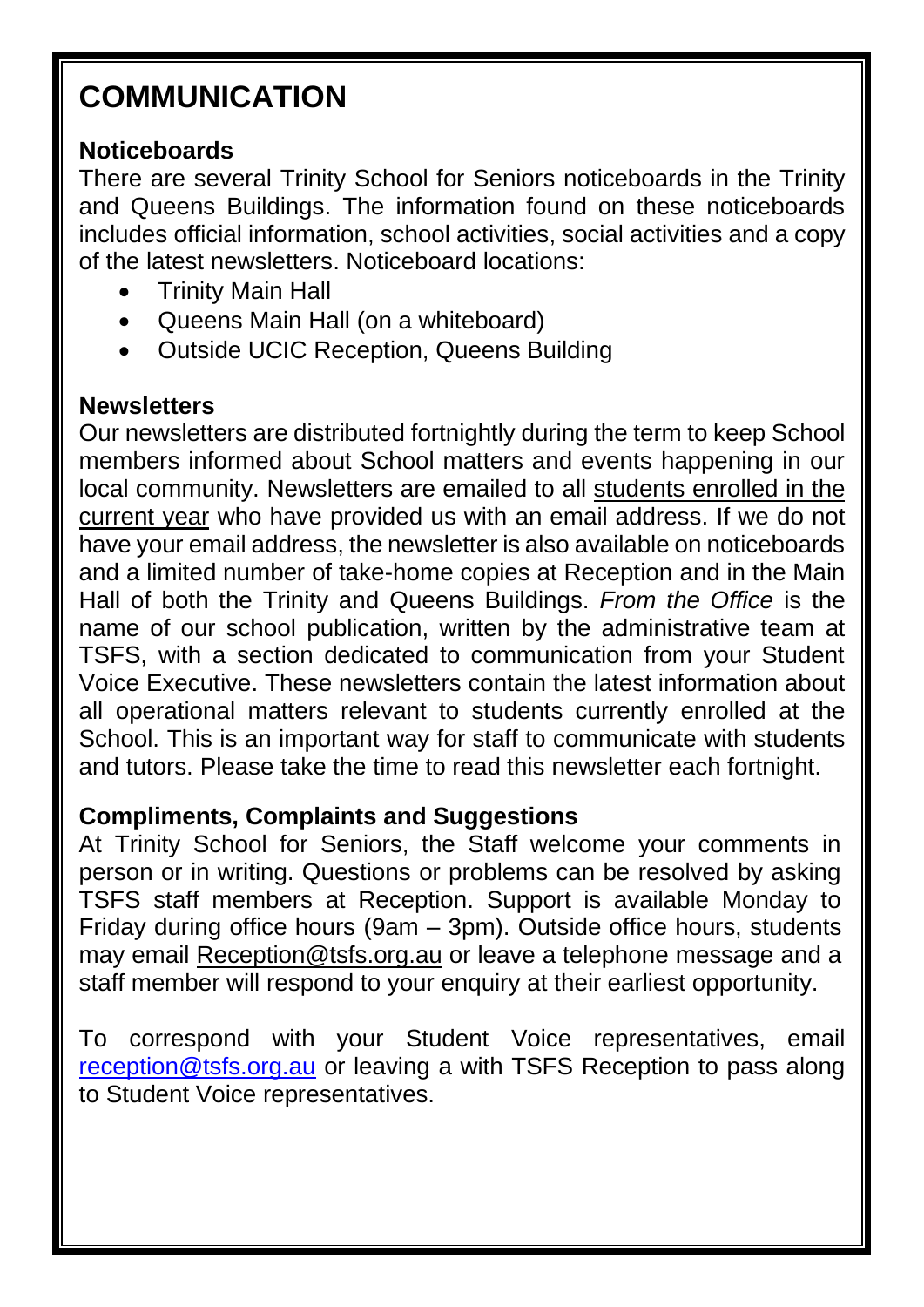#### **SCHOOL EVENTS Showcasing Opportunities**

At the end of the school year, TSFS celebrates its success by holding an Art & Craft Exhibition and an End of Year Concert. The School also provides an annual publication called the Journal and displays artwork in the Trinity Arcade throughout the year. Student involvement is vital in organising and running successful School events so please contribute when you can. Information about School event working parties and shortterm volunteer positions will be advertised via our *From the Office* newsletters.

The aims of these showcasing opportunities are to promote:

- Increased self-esteem and self-confidence of our students:
- Increased understanding and empathy towards a culture that values the older person and their involvement in society;
- The skills and talents of our students:
- An opportunity to raise awareness of active ageing and lifelong learning to the general public;
- An awareness of the diverse and rich opportunities provided by Trinity School for Seniors.

#### Art & Craft Exhibition

The Annual Art and Craft Exhibition provides an opportunity for members of the school to showcase their work to the wider community. This event is organised by the Program Manager with the support of a working party and is displayed in the Trinity Main Hall. The Exhibition displays paintings and craftworks including oils, acrylics, pastels, watercolour, pencil, needlework, crochet and a range of crafts.

#### End of Year Celebrations

The day provides a wonderful opportunity to celebrate another successful year of Trinity School for Seniors. The end of year celebration is held in the week following the last week of Term Four and begins with a Service of Lessons and Carols in the Trinity Church. This is followed by a shared morning tea provided by the students and tutors. To conclude the day, a concert is performed to showcase items students have been working on during the year.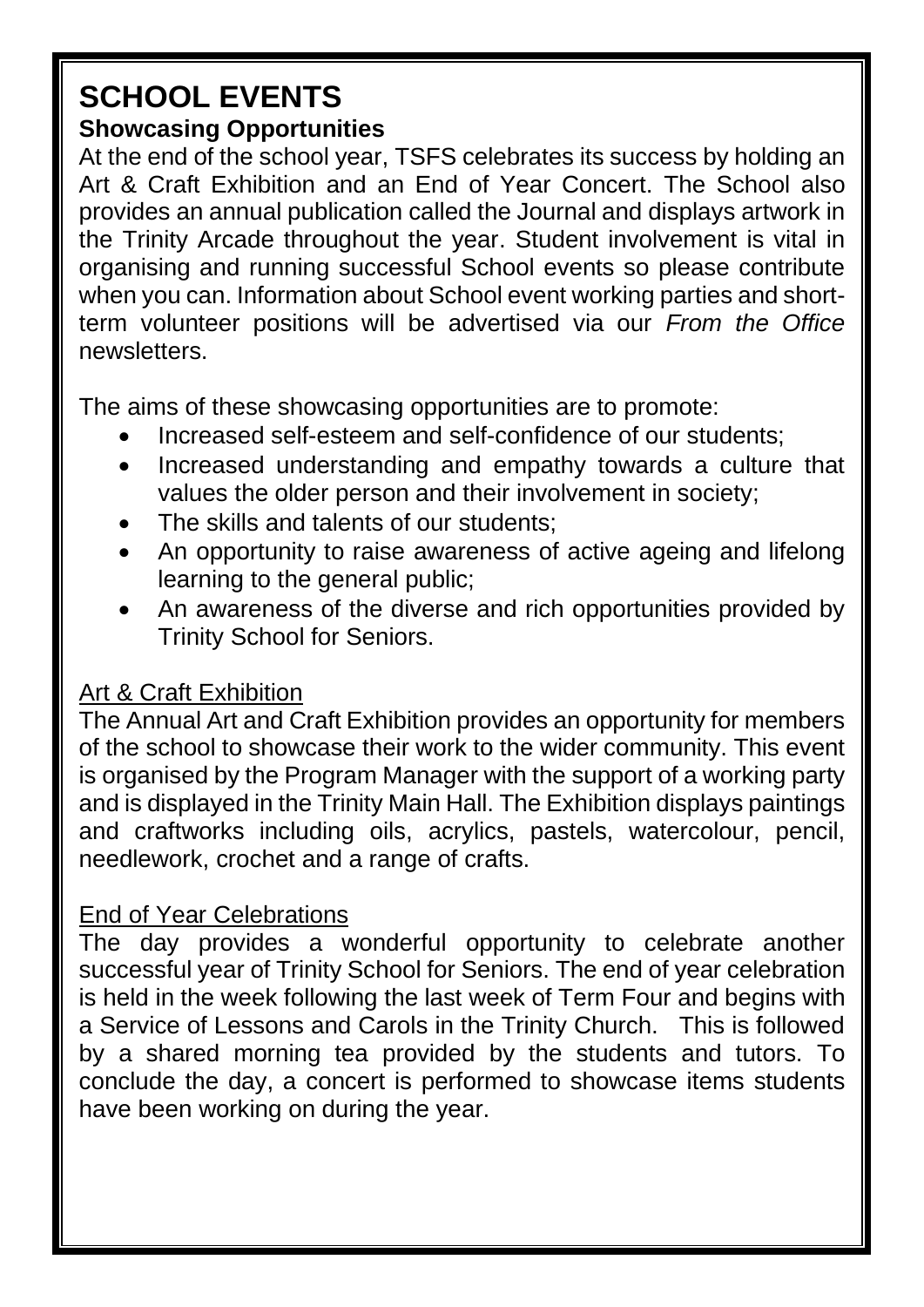#### Trinity Arcade Display Cabinets

An opportunity has been gifted to TSFS to showcase and sell students' and tutors' work in the Display Cabinets in Trinity Arcade. All items will be displayed for a maximum of one term. For all items sold, 20% commission will go to TSFS for fundraising purposes. To submit items for display, contact Reception.

#### **Pastoral Care**

#### Memorial Service

In June of each year, TSFS hosts a Memorial Service to commemorate the passing of School members over the 12 months prior as well as those too frail or unwell to continue attending the School. The whole School community is invited to attend this event.

#### **Social Activities**

At Trinity School for Seniors, we value social interaction as much as continued learning and keeping active. Social activities are an integral part of the School, run primarily by the Student Voice Committee and volunteers. Social activities may be organised on School premises or may utilise events happening in our local community such as theatre bookings, ten pin bowling, luncheons, coach trips and other out-of-school activities. Information about upcoming events can be found in the School's newsletters and on our noticeboards.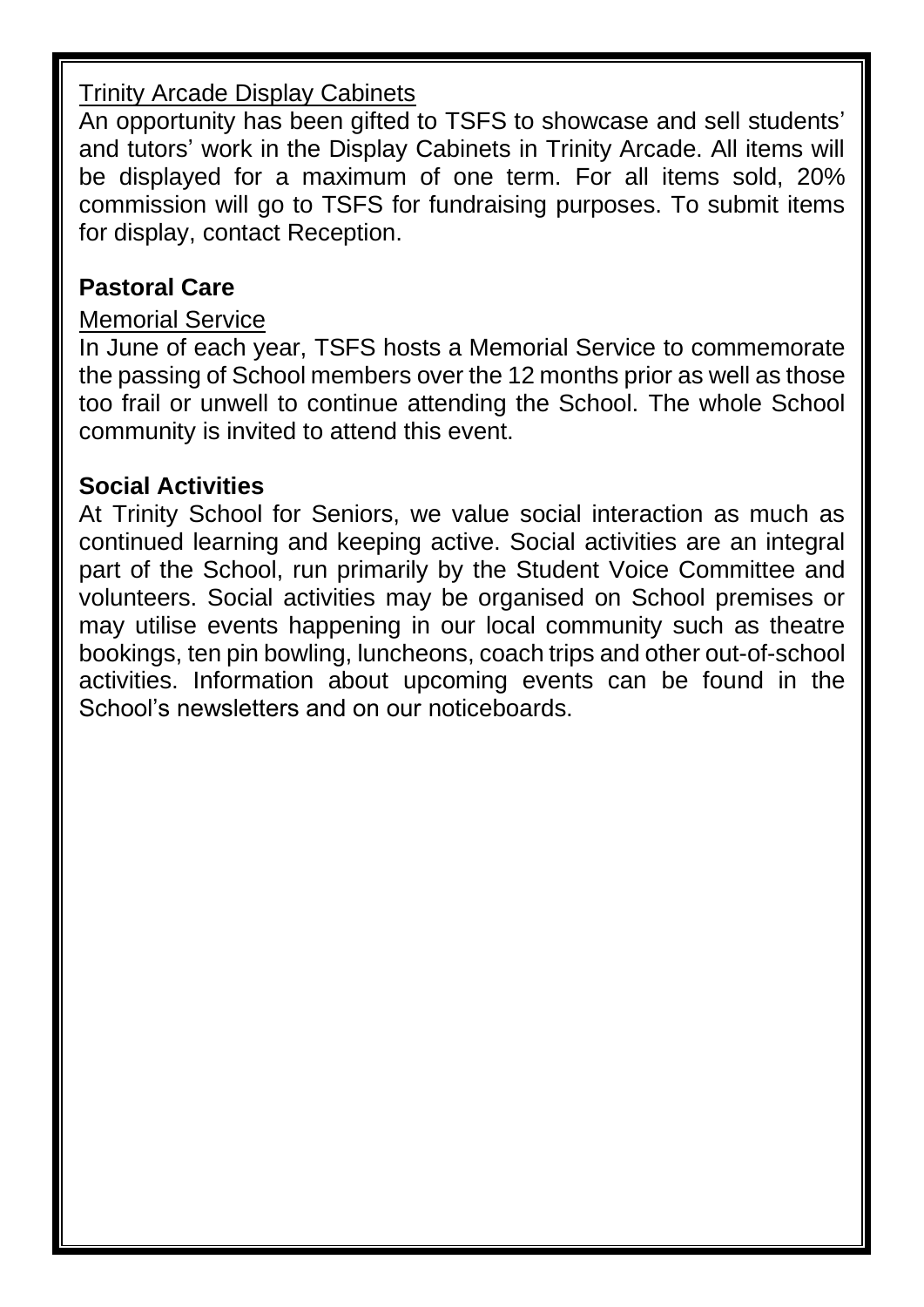## **HEALTH AND SAFETY**

#### **Safety and Security**

Please be aware of your personal belongings and keep them safely with you at all times. If you are involved in or witness an accident, incident or hazard, such as theft, a slip/fall or a maintenance issue, please report it to a TSFS staff member as soon as possible.

#### **Emergency Evacuation**

Our emergency evacuation procedure and site maps are displayed in the corridors and in most classrooms in the Trinity and Queens Buildings.

Please ensure you are aware of the evacuation procedures and assembly points in case of an emergency.

**Trinity Building Assembly Point:** Left onto St Georges Terrace, assembling outside 66 St Georges Terrace, near the AusPost sign.

**Queens Building Assembly Point:** Left onto Wolf Lane, assembling outside the entrance of Arcade 800.

Do not use the lift when evacuating and do not re-enter the building until you have received the "all clear" from a fire warden.

An emergency fire drill practice conducted by the Fire Wardens will take place during the term time and students are expected to participate. It is imperative each student follows the directions of their Tutors to ensure a speedy and safe evacuation of the premises.

#### **First Aid**

TSFS staff members have completed basic first aid training. If a student feels unwell or has a minor fall that requires attention, this will be dealt with in accordance with our first aid procedures. An ambulance will be called to assist them, if necessary. Alternatively, the student will be provided with a taxi voucher to take them to their general practitioner or their home (whichever is suitable). After a medical incident, it is advisable that students seek medical attention by their own doctor before returning to School.

If you feel an ambulance is required please don't hesitate to call 000.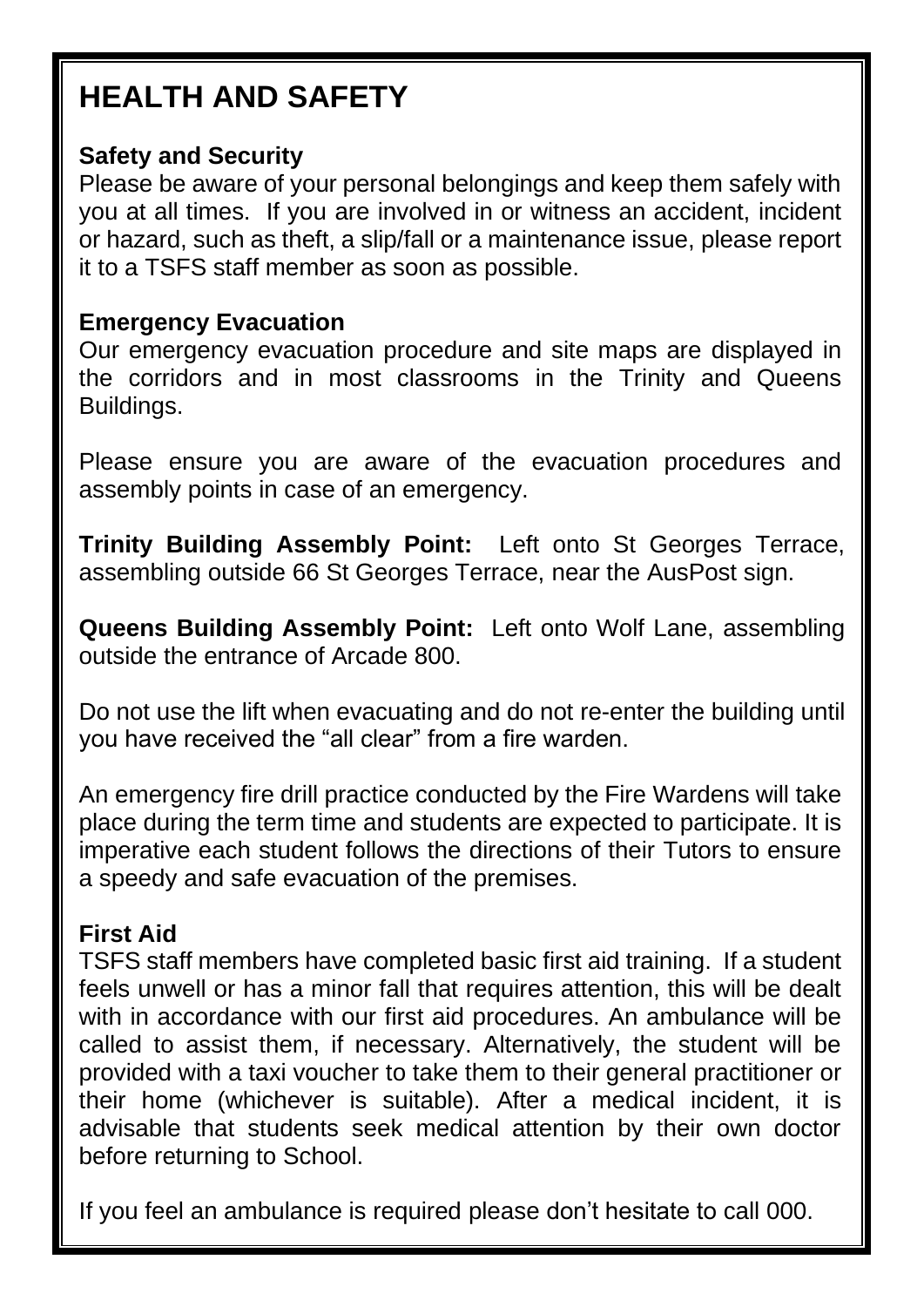#### **COVID-19 Management**

In accordance with Policies and Procedures of the Uniting Church in the City, students to adhere to the following to reasonably manage a health crisis (if required):

- additional cleaning requirements;
- personal hygiene measures when using shared classroom equipment; and/or
- any changes to guidelines in accordance with State Government regulations.

#### **Water**

Students are encouraged to bring their own bottle of water, especially if you plan to participate in physical activities programs.

#### **Food and Hot Drinks in the classroom**

Please allow yourself time to have a lunch break when planning your classes. Food and hot drinks are not to be consumed in the classrooms.

#### **Smoke Free Premises**

The Trinity Building and Queens Building is smoke free. This includes all classrooms, toilets, offices as well as the Main Halls, Trinity Lunchroom and adjoining outdoor areas.

#### **Privacy**

Uniting Church in the City Outreach Services comply with the relevant Privacy Act legislation. We collect membership details for our own internal use. These details will be used to undertake data analysis and to help us to plan and implement our programs more effectively. The information is not shared with any other organisation.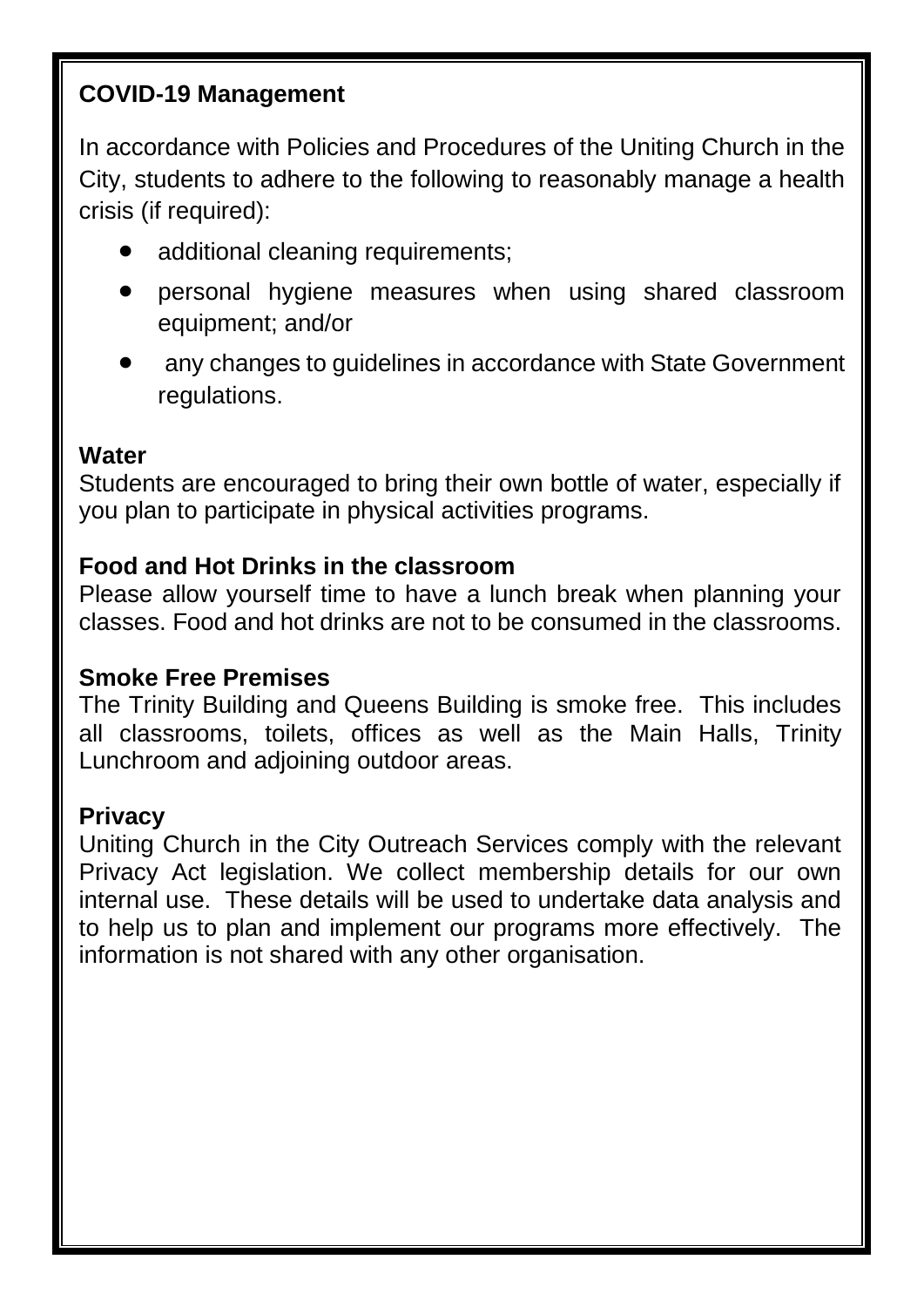#### **Photographs**

Trinity School for Seniors reserves the right to use any photographs taken on UCIC premises for promotional purposes. TSFS Staff members will endeavour to visit classrooms throughout the year to capture classes in action, as well as photograph School events. If you do not wish to be photographed, please advise a TSFS staff member at the time photographs are taken and excuse yourself from the room (if necessary) while photographs are taken.

Before you take a photo of another person on TSFS premises or at a TSFS event, you must seek their permission. You must also seek permission to photograph another person's work before taking the photograph.

#### **Visitors**

All visitors to the School, including carers, must make themselves known at Reception and wear a visitor badge at all times while on TSFS premises.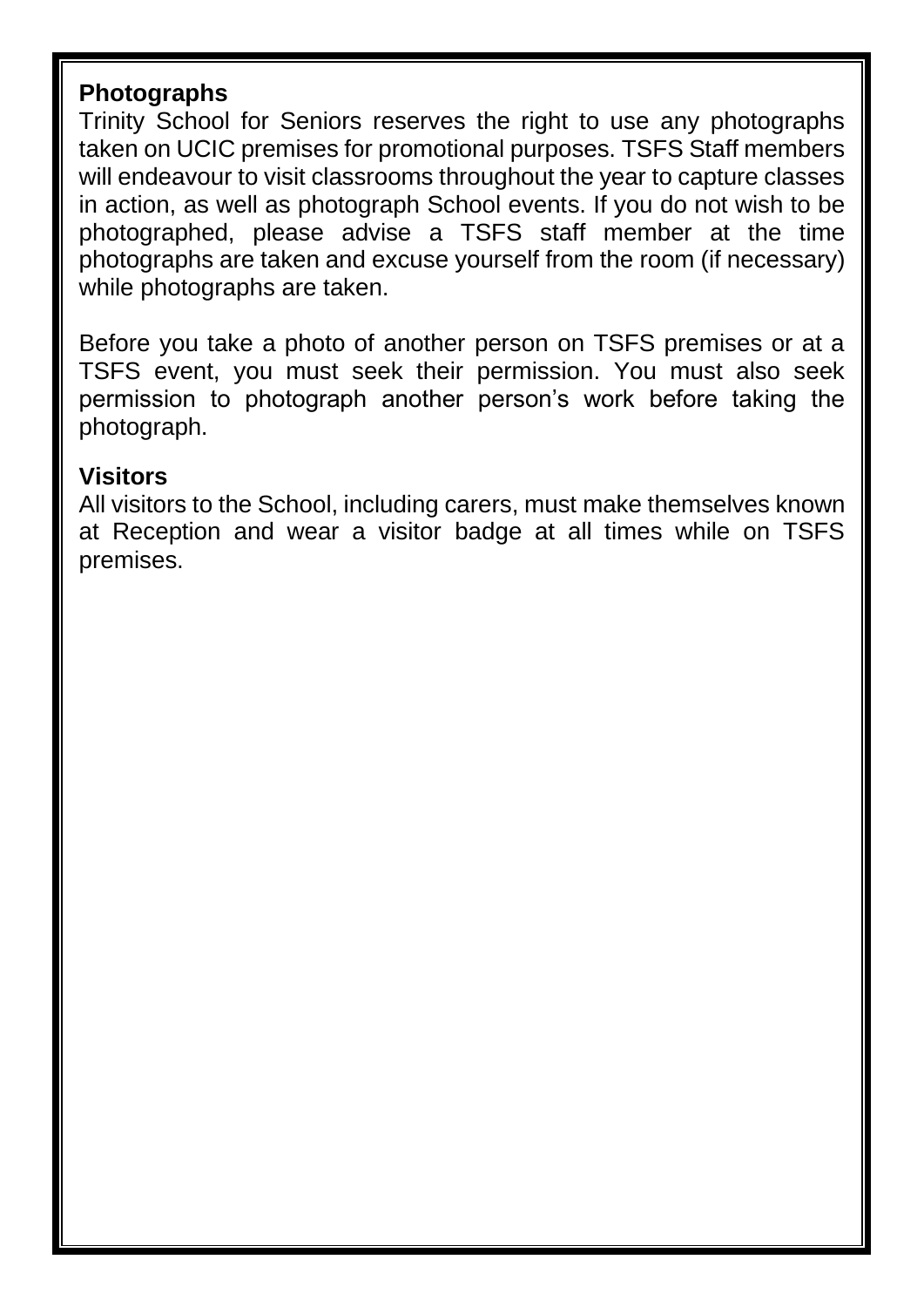## **ADDITIONAL INFORMATION**

UCIC is committed to fair and equal access to all of our members. If you are facing financial hardship, please contact the Program Manager, to discuss your payment options in confidence.

Students may attend from any suburb in Perth, provided they can make their own way to the school. Access to classrooms may inhibit some individuals. If you have any mobility concerns, please contact Reception to discuss further or arrange a tour of our facilities.

#### **Community Groups and Organisations: Reference Brochure for WA Seniors**

This brochure has been produced by TSFS with WA senior citizens in mind. It aims to help seniors find and access specific information relating to their age group within the Perth Metropolitan Area. Our focus is to help our members stay connected to useful services on offer within the Perth Metropolitan Area. Resources listed in this brochure relate to:

- Local Community Centres, Groups and Clubs
- Organisations, Support Agencies and Groups
- Computer and Technology
- Events and Expos
- Senior Specific Media
- Libraries
- Local Councils offering Senior Specific programs.

We hope this brochure assists WA seniors with connecting to helpful support resources and keeping active in their community. [Click here](file:///C:/Users/loren.izzi.UCIC/Uniting%20Church%20in%20the%20City/Trinity%20School%20For%20Seniors%20-%20Documents/Admin/Community%20Brochures/TSFS%20Brochures/TSFS%20Community%20Reference%20Brochure%202019.pdf) to download your copy, or alternatively, collect a print copy from TSFS Reception.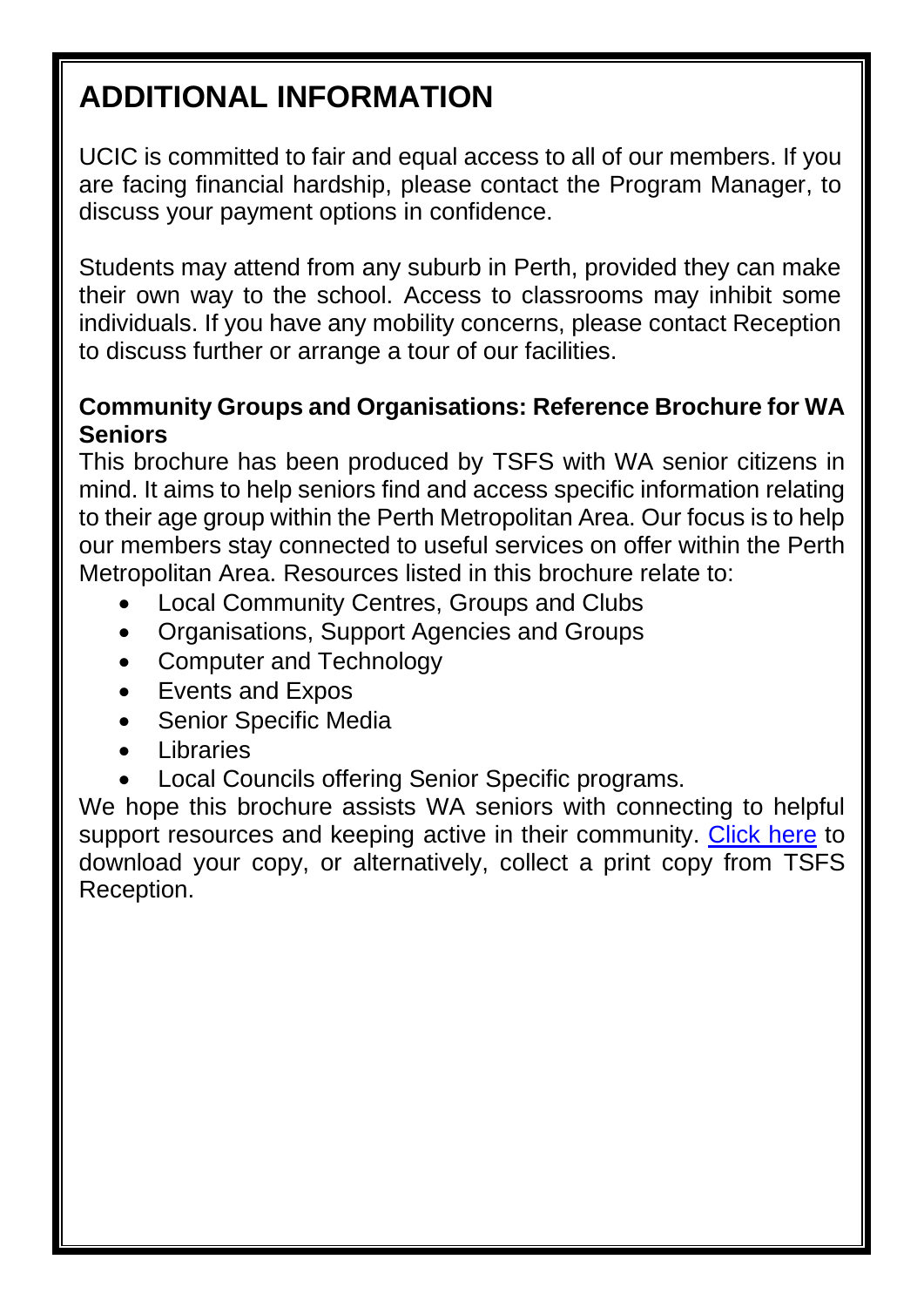#### **COMMITTEE OF MANAGEMENT for Trinity School for Seniors**

Penny Searle-Hellens (Chairperson) Geoff Kay Pam Mason Jann Rutherford Reverend Marie Wilson Reverend Francis Hadfield Betty Simpson

Graham Metcalf Student Voice Representative

Ex-Officio:<br>Loren Izzi

Loren Izzi **Election Control Coren Izzi Election Coren**<br>
UCIC General Manager<br>
UCIC General Manager **UCIC General Manager** Doug Hellens Minutes Secretary

#### **STUDENT VOICE for Trinity School for Seniors**

\_\_\_\_\_\_\_\_\_\_\_\_\_\_\_\_\_\_\_\_\_\_\_\_\_\_\_\_\_\_\_\_\_\_\_\_\_\_\_\_\_\_\_\_\_

Graham Metcalf (Chairperson)<br>
Maxine Munckton (Deputy Chair Jan Hooker Sue Scrutton Valerie Lee Val McKelvey

(Deputy Chairperson)

Ex-Officio:<br>Loren Izzi

**TSFS Program Manager**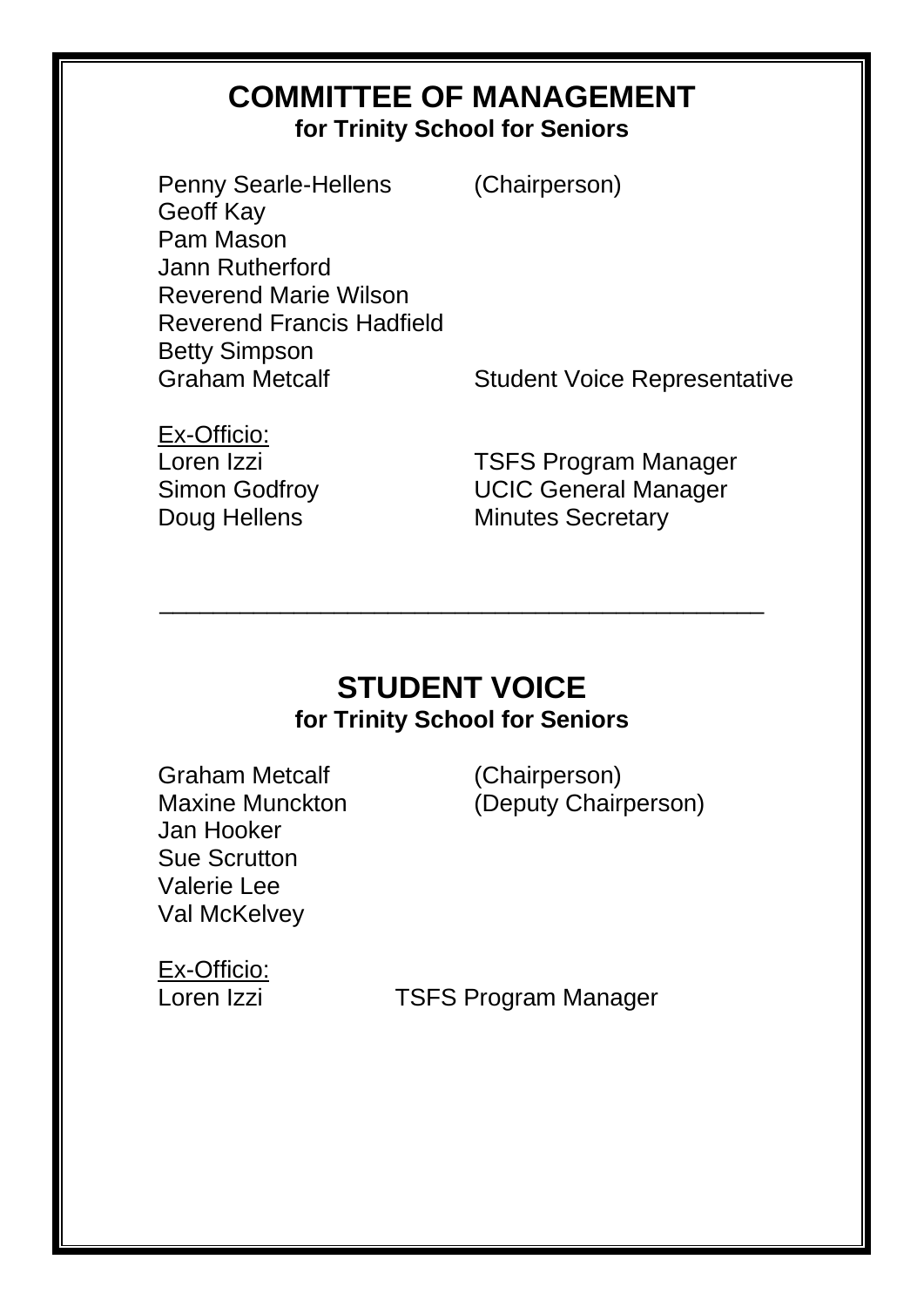## **2022 DATES TO REMEMBER**

**Summer School Term One Term Two Winter School** 5 – 21 July

**Term Three** 1 August – 16 September **Term Four** 10 October – 25 November $11 - 27$  January 7 February – 1 April 26 April – 17 June

*Revised December 2021*

Latest version of this Student Handbook is available from our website: <http://www.perthunitingchurch.org.au/tsfs-student-charter>